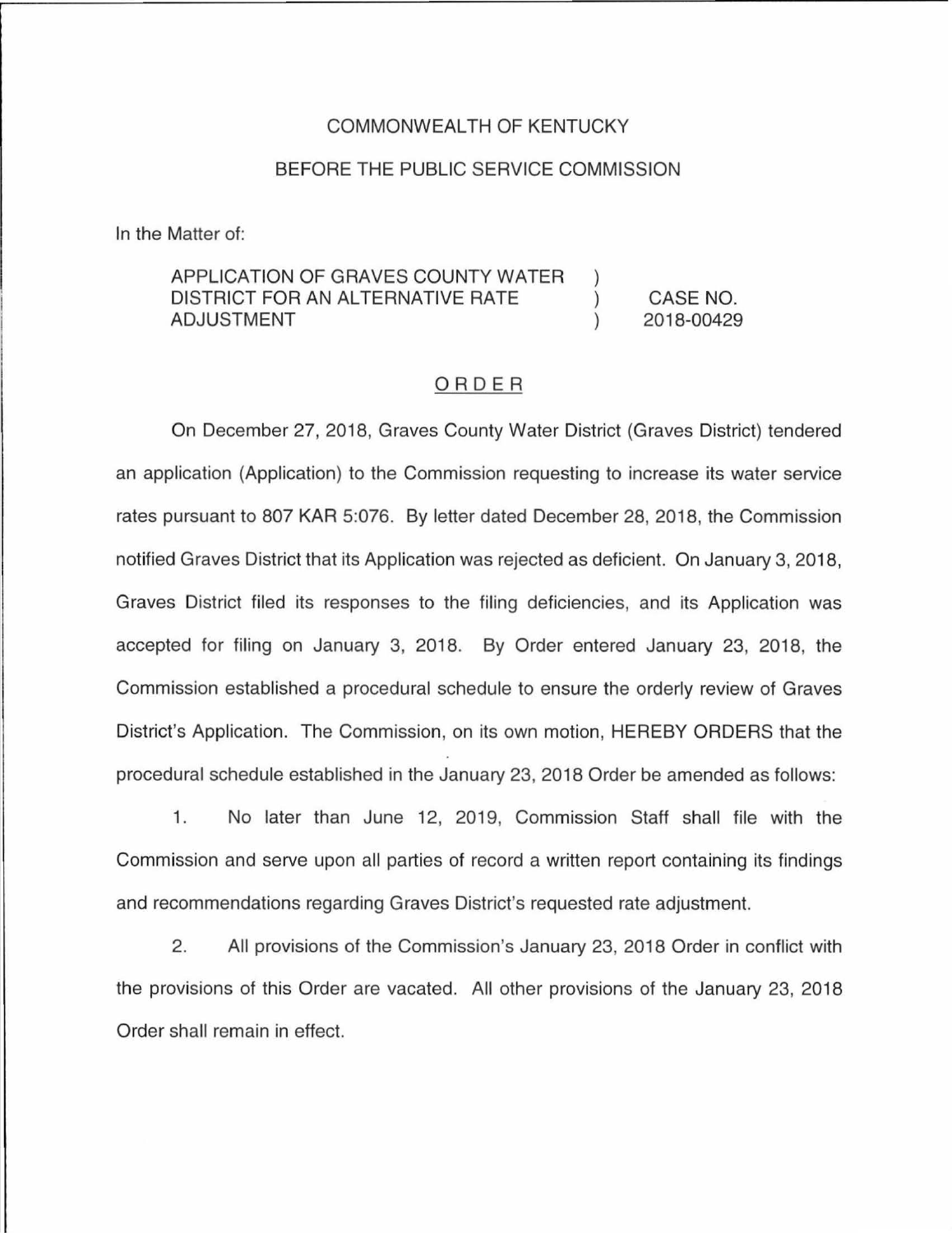By the Commission

|  | <b>ENTERED</b>                                      |  |
|--|-----------------------------------------------------|--|
|  | MAY 14 2019                                         |  |
|  | <b>KENTUCKY PUBLIC</b><br><b>SERVICE COMMISSION</b> |  |

ATTEST:

Luce R. Punso